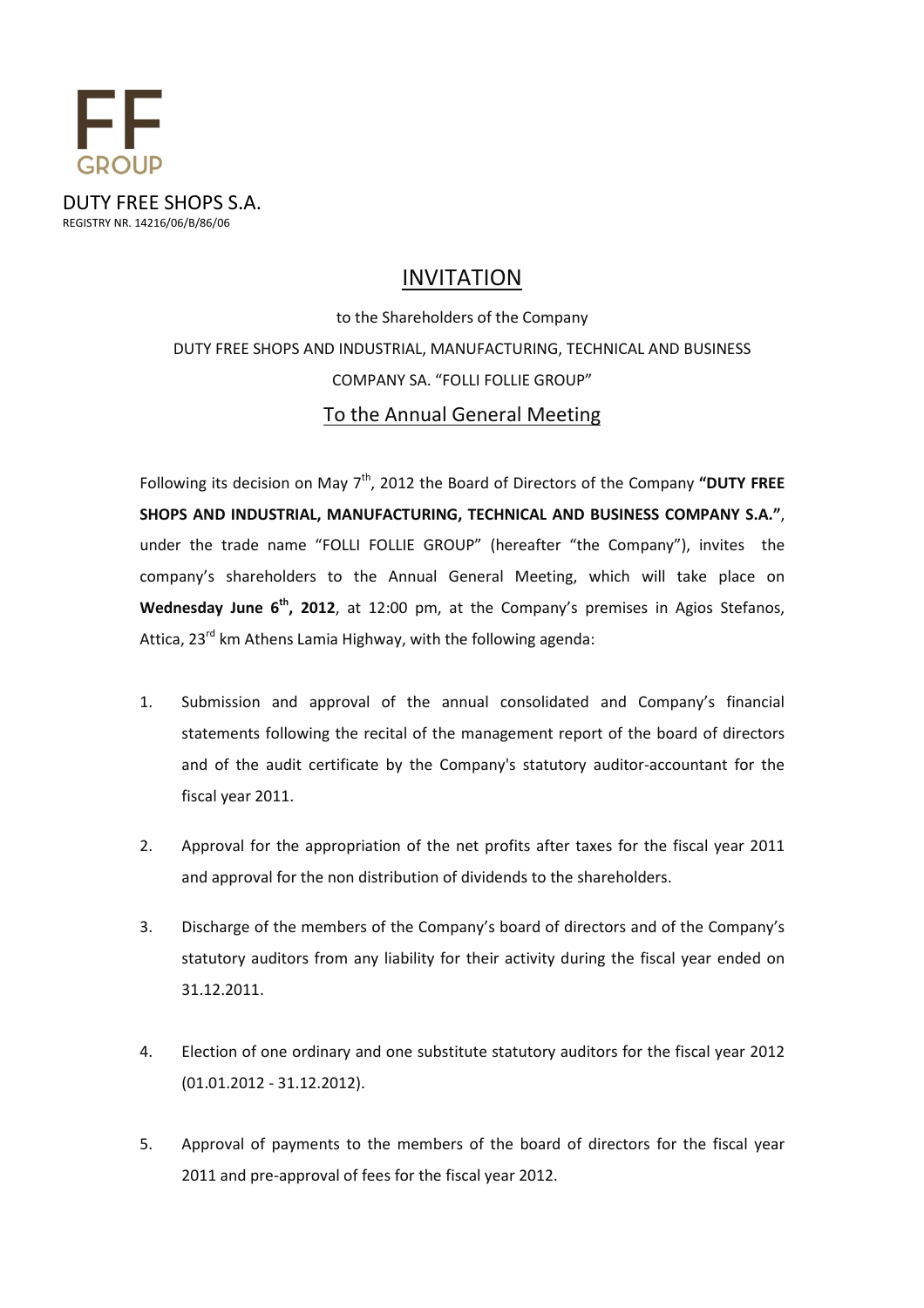- 6. Approval for authorization to the Board of Directors, according to article 23a of Law 2190/1920, for the granting of guarantees and cash facility and the realization of share capital increase of the affiliated companies, according to par. 5 of article 42e of Law 2190/1920.
- 7. Approval for authorization to the members of the board of directors and to executive personnel of the Company in order to participate at board of director meetings of companies in which Duty Free Shops participates, or seek same or similar purposes.
- 8. Renewal of the Board of Directors and its executive's insurance liability.
- 9. Various announcements, approvals and decisions.

If the quorum required, under the law and the Company's articles, is not attained for the adoption of resolution on the aforementioned items of the original agenda on 06.06.2012, (record date 01.06.2012) the Shareholders are called to a  $1<sup>st</sup>$  Reiterative Extraordinary General Assembly on 18.6.2012 at 12:00pm, at the Company's premises in Agios Stefanos, Attika, 23<sup>rd</sup> km Athens Lamia Highway, without further notice being required. The issues on the agenda of any such Reiterative Assembly will remain the same as those stated above. In accordance to articles 26 §2b και 28a of codified Law 2190/1920, as amended and respectively supplemented by articles 3 and 5 of Law 3884/2010 and in force, the Company informs shareholders on the following:

## RIGHT TO PARTICIPATE IN THE GENERAL ASSEMBLY

Individuals and legal entities appearing as shareholders in the Dematerialized Securities System files managed by "Hellenic Stock Exchanges S.A." (former Central Securities Depository), where the Company's securities are being held, is entitled to participate at the General Assembly. Shareholding capacity is evidenced by presenting a relevant written certificate issued by the aforementioned entity, or by direct online connection of the Company with the said entity's files. Shareholders capacity must be notably at the beginning of the fifth (5th) (Record date 01.06.2012) day prior to the date of the General Assembly of 06.06.2012 and the relevant written certificate regarding the shareholders capacity must be received by the Company no later than the third (3rd) day prior to the date of the General Assembly.

With regard to the  $1<sup>st</sup>$  Reiterative Extraordinary General Assembly, the shareholding capacity must be effective at the beginning the fourth day prior to the date scheduled for the  $1<sup>st</sup>$ Reiterative Extraordinary General Assembly (1<sup>st</sup> Reiterative Extraordinary General Assembly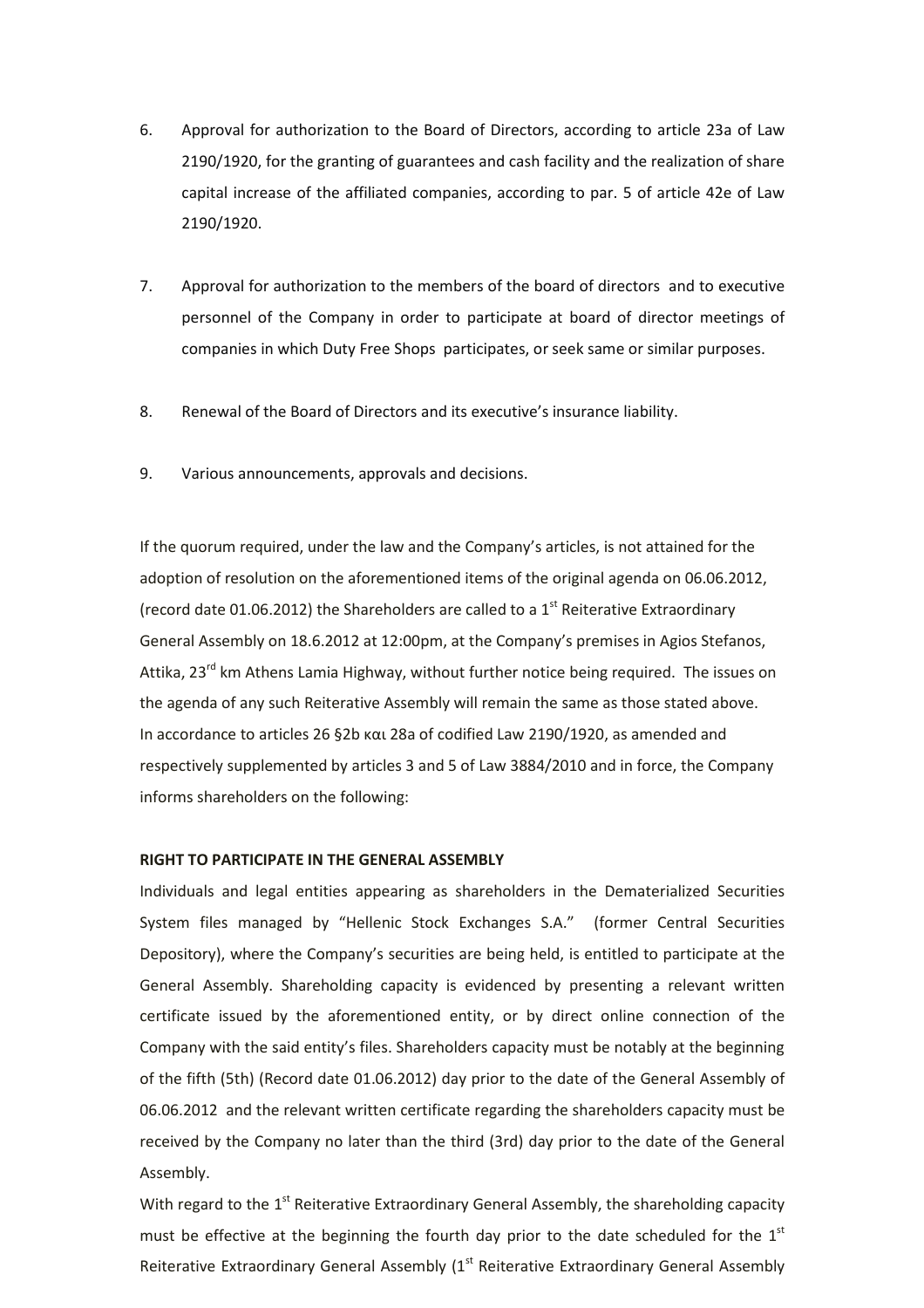date of record 14.06.2012), and the relevant written or electronic certificate regarding shareholding capacity must be received by company no later than the third  $(3^{rd})$  day prior to the date of the 1<sup>st</sup> Reiterative Extraordinary General Assembly.

Only Individuals and legal entities in the capacity of shareholders as at the respective Date of Record are considered vis-à-vis the company to be entitled to attend and vote at the General Assembly. Any shareholder failing to comply with the provisions of article 28a of codified law 2190/1920 may participate at the General Assembly only upon its permission.

Exercise of these rights does not require blockage of the beneficiary's shares or compliance with any other procedure restricting the ability to sell and transfer them during the period between the Date of Record and the date of General Assembly.

#### PROCESS FOR EXERCISING VOTING RIGHTS BY PROXY

A shareholder may attend the General Assembly and vote either in person or by proxy. Each shareholder may appoint up to three (3) proxies. Legal entities may participate at the General Assmebly by appointing up to three (3) individuals as proxies. However, if a shareholder holds shares in a company, which appear in several securities accounts, said restriction will not prevent said shareholder from appointing different proxies in respect of the shares in each securities account in relation with the General Assembly. A proxy acting on behalf of several shareholders may vote differently for each shareholder. A shareholder proxy must disclose to the company, before the General Assembly begins, any specific event which may be useful to the shareholders in assessing the risk of the proxy serving interests other than those of the shareholder.

In the sense of this paragraph, a conflict of interest may especially arise when a proxy:

a) is a shareholder controlling the company or is another legal entity or an entity controlled by that shareholder;

b) is a member of the board of directors or of the administration of the company or shareholder controlling the company in general, or another legal entity or an entity controlled by a shareholder who controls the company;

c) is an employee or auditor of the company or shareholder controlling the company, or of another legal entity or entity controlled by a shareholder who controls the company;

d) is spouse or first degree relative to one of the individuals referred to under (a) through (c) above.

The appointment and revocation of a shareholder proxy is made in writing and notified to the Company under the same form, at least three (3) days prior to the date scheduled for the General Assembly.

The company will make available at websites (www.dutyfreeshops.gr) and (www.follifolliegroup.com) a form which may be used for the appointment of proxy. Said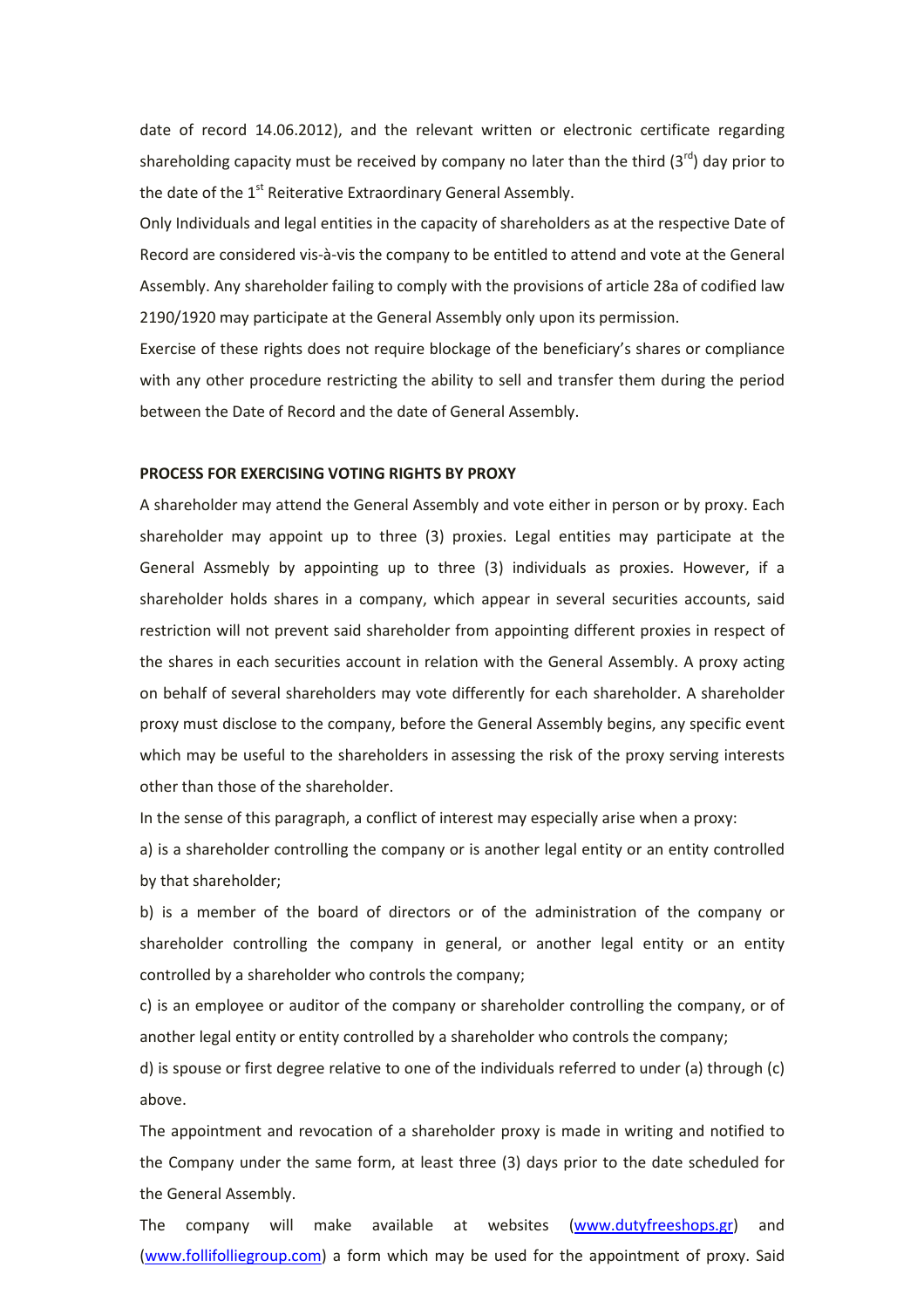form must be submitted, duly completed and signed by the shareholder, to the Company's Shareholders Service at: Agios Stefanos, Attika, 23<sup>rd</sup> km of Athens-Lamia Highway, or sent by facsimile at: 210-6241100, at least three (3) days prior to the date of the General Assembly. Beneficiaries are responsible for confirming successful remittance and receipt of proxy documentation by the company, by calling the following number: 2106241141 (Mrs. Mantalena Kasidiaropoulou) or 210-9699586 (Mr. Nikos Anamourloglou).

The company's Articles of Incorporation provides for the holding of a General Assembly by teleconference.

#### MINORITY RIGHTS OF SHAREHOLDERS

(a) At the request of shareholders representing one twentieth (1/20) of the paid-up share capital, the company's board of directors is obliged to insert additional items in the General Assembly's agenda, if the relevant request is received by the board of directors at least fifteen (15) days prior to the General Assembly. The request for inserting additional items in the agenda must be accompanied by reasoning or by a draft decision to be approved by the General Assembly, and the revised agenda will be notified in the same manner as the previous agenda thirteen (13) days prior to the General Assembly, and will also be made available to shareholders at the company's website, together with the reasoning or the draft decision submitted by the shareholders in accordance with the provisions of article 27 paragraph 3 of codified law 2190/1920.

(b) At the request of shareholders representing one twentieth (1/20) of the paid-up share capital, the board of directors must make available to the shareholders in accordance with the provisions of article 27 paragraph 3 of codified law 2190/1920, at least six (6) days prior to the General Assembly, draft decisions on items included in the original or revised agenda, if the relevant request is received by the board of directors at least seven (7) days prior to the General Assembly.

(c) Upon request of any shareholder submitted to the Company at least five (5) full days prior to the General Assembly, the board of directors must provide to the General Assembly the requested information on the company's affairs, to the extent they are useful for the actual consideration of the items on the agenda. The board of directors may refuse to provide such information for a substantial reason to be recorded in the minutes. The board of directors may provide a uniform reply to shareholders' requests having the same content. There is no obligation to provide information when such information is already published in the company's website, especially in the form of questions and answers.

(d) At the request of shareholders representing one fifth (1/5) of the paid-up share capital, which should be submitted to the company at least five (5) full days prior to the General